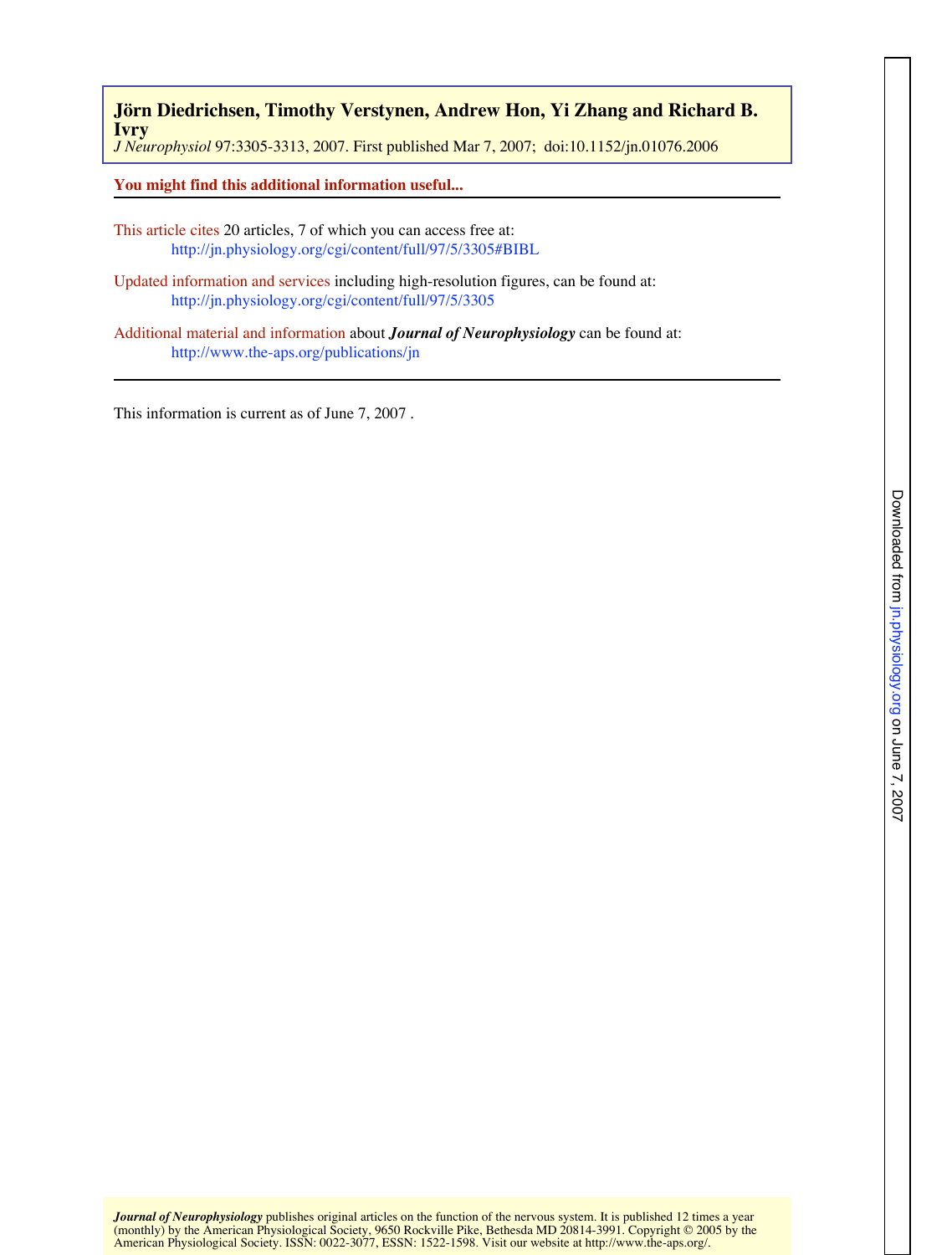# Illusions of Force Perception: The Role of Sensori-Motor Predictions, Visual Information, and Motor Errors

## **Jo¨rn Diedrichsen,<sup>1</sup> \* Timothy Verstynen,<sup>2</sup> \* Andrew Hon,<sup>3</sup> Yi Zhang,<sup>3</sup> and Richard B. Ivry3,4**

<sup>1</sup>Wolfson Center for Cognitive Neuroscience, School of Psychology, University of Wales, Bangor, United Kingdom; <sup>2</sup>W. M. Keck Foundation Center for Integrative Neuroscience, Department of Physiology, University of California, San Francisco; <sup>3</sup>Department of Psychology, University of California, Berkeley; and <sup>4</sup>Helen-Wills Neuroscience Institute, University of California, Berkeley, California

Submitted 9 October 2006; accepted in final form 25 February 2007

**Diedrichsen J, Verstynen T, Hon A, Zhang Y, Ivry RB.** Illusions of force perception: the role of sensori-motor predictions, visual information, and motor errors. *J Neurophysiol* 97: 3305–3313, 2007. First published March 7, 2007; doi:10.1152/jn.01076.2006. Internal predictions influence the perception of force. When we support an object with one hand and lift it up with the other, we expect the force to disappear from the first, postural hand. In a virtual reality system, we violated this prediction by maintaining the force on the postural hand, whereas the object was still seen and felt to be lifted by the lifting hand. In this situation, participants perceived an illusionary increase in force on the postural hand, which was, in reality, constant. We test three possible mechanisms of how force perception may be influenced in this context. First, we showed that part of the illusion can be linked to a sensorimotor prediction—the predicted sensory consequences based on an efference copy of the lifting action. The illusion is reduced when the object is lifted by an external force. We also showed that the illusion changes on a trial-by-trial basis, paralleling the fast adaptation of the postural response. Second, motor errors that arise from a miscalibrated forward model do not contribute to the illusion; the illusion was unchanged even when we prevented motor errors by supporting the postural hand. Finally, visual information signaling the removal of the object is sufficient to elicit part of the illusion. These results argue that both sensorimotor predictions and visual object information, but not motor errors, influence force perception.

### I N T R O D U C T I O N

The perception of forces that act on the body is influenced by our expectations. The football player who sees the approaching opponent is likely to anticipate the tackle and perceive the impact as less jolting than the player who is tackled with similar force from an unseen angle. Predictions about forces can arise from observation of external agents and from the experience with consequences of our own action; furthermore, these predictions in turn alter our own motor output. To study how these factors contribute to the perception of force, we explored a new illusion, in which a change in force is experienced even though the force, in reality, is constant.

We discovered this illusion accidentally during a series of experiments studying the dynamics of bimanual coordination (Diedrichsen et al. 2003, 2005a). Using a virtual reality system, participants supported an object in one hand, the postural hand (Fig. 1*A*) and, when cued, lifted it with the other hand, the lifting hand (Fig. 1*B*). The visual feedback of the rising object and the forces that acted on the lifting hand were always

veridical. However, on a small percentage of trials, the load force of the object remained on the postural hand as the object was lifted. In this situation, participants perceived a strong increase in the force acting on the postural hand, although the true load force remained constant.

This misperception is similar to a number of related illusions, all of which have in common the influence of internal predictions on the actual sensory data. In the classic sizeweight illusion, we expect a larger object to be heavier than a smaller object. When both objects have the same weight and are lifted, the larger object is perceived to be lighter (Charpentier 1891). Another example comes from the recent work of Bays et al. (2005, 2006) and Shergill et al. (2003). Force pulses applied to the fingers were judged to be stronger when they were externally generated rather than when the same forces were the consequence of self-produced actions. In this case, the voluntary action seems to give rise to a detailed prediction about the sensory inflow, and in the absence of this prediction, the force is perceived to be stronger.

What are the mechanisms by which these internal predictions influence the perception of force? Considering the force illusion we observed in our lifting task, we can identify three possibilities. First, the illusion may arise because our sensorimotor system continuously generates a prediction concerning the expected sensory consequences of self-produced actions (Fig. 2*A*), and this prediction is compared with the sensory inflow (Blakemore et al. 1998). A violation of the prediction, as would occur when the force on the postural hand is maintained, may be misperceived as an increase in force. In the unloading task, this sensorimotor prediction is directly observable: it results in a reduction in the upward force generated by the postural hand at the time of unloading, an anticipatory response that allows the postural hand to remain stable (Hugon et al. 1982). This anticipatory response is not generated when the object is lifted by an external agent, even if this event is highly predictable, and extensive training is provided (Diedrichsen et al. 2003). Thus following this hypothesis, the misperception of force should only be present when the object is lifted with a self-generated action. Furthermore, we have shown that the postural response is modified immediately after a catch trial (Diedrichsen et al. 2005b). If this adaptation changes the predictive forward model that also influences force perception, the illusion should also be modulated in a similar trial-by-trial fashion.

Downloaded from jn.physiology.org on June 7, Downloaded from in.physiology.org on June 7, 2007 2007

<sup>\*</sup>J. Diedrichsen and T. Verstynen contributed equally to this work.

Address for reprint requests and other correspondence: J. Diedrichsen, School of Psychology, Univ. of Wales, Bangor, Adeilad Brigantia, Bangor, Gwynedd LL57 2AS, UK (E-mail: j.diedrichsen@bangor.ac.uk).

The costs of publication of this article were defrayed in part by the payment of page charges. The article must therefore be hereby marked "*advertisement*" in accordance with 18 U.S.C. Section 1734 solely to indicate this fact.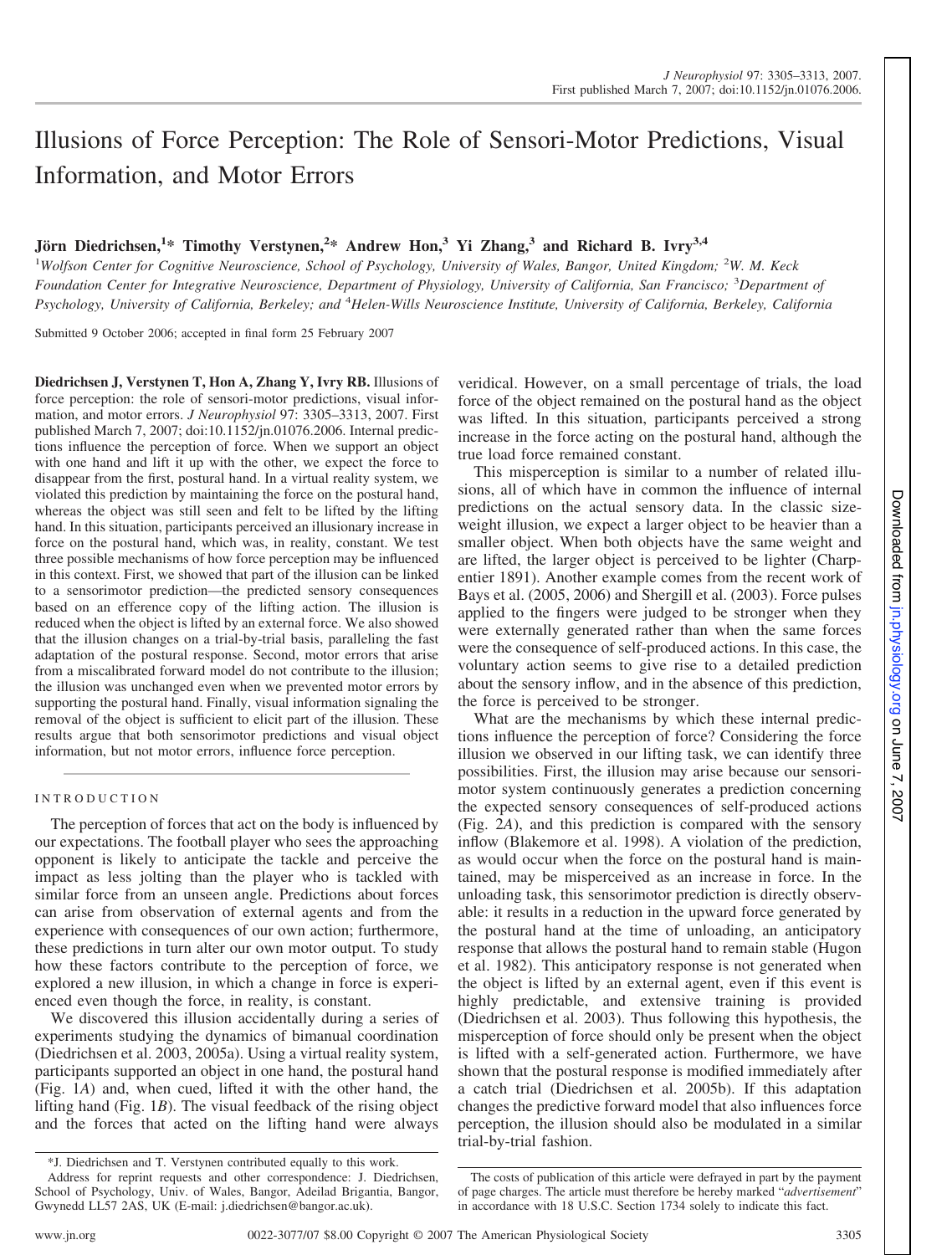

FIG. 1. Force illusion during unloading task. *A*: participants hold an object with the postural hand. *B*: object is lifted by the participant using the other, lifting hand. A virtual environment was used to simulate forces to hands. When load force of object remains on the postural hand, even after object is lifted, a sudden increase in force is perceived. Participants could not see their hand during the task, but small spheres symbolized location of their index fingers. *C*: during external lifting, a simulated force lifts object from postural hand. *D–F*: to manipulate the visual information about object, a part of the object remains on the postural hand during 2-object condition (*experiment 2*).

Second, the unintended movement of the hand itself, the motor error, may lead to the illusion. A displacement of the postural hand during unloading occurs when the postural response is not correctly matched to the actual force change on the hand (Fig. 2*B*). A downward perturbation accompanied by the stretch of the muscles may be interpreted as an increase in the force acting on that hand. This hypothesis would predict that the illusion would only be present when motor errors are present.

Third, the illusion may arise because the brain attempts to make sense of the sensory input, attributing sensations to possible causes based on conceptual knowledge and the visual context (Fig. 2*C*). From experience, we know that supported



FIG. 2. Possible causes for force illusion. *A*: efference copy of motor commands in self-lifting condition is used by a forward model to generate a sensorimotor prediction. This prediction is directly compared with sensory input, and discrepancy influences perceived force. *B*: the sensorimotor prediction is also used by a postural controller to issue an anticipatory postural response. This can lead to a motor error, a downward perturbation of the postural hand on sustained trials. This, in turn, changes the proprioceptive input and may be perceived as an increase in force. *C*: visual information about the object may alter the perceived force.

objects exert load forces. When the attributed cause of the force is removed (e.g., the object is lifted), a persistent force on the postural hand may be perceived to become heavier because that force has no known source (for a similar argument of how causal attributions influence perception, see Haggard et al. 2002). In contrast to sensorimotor predictions, this interpretation may influence the percept after the fact, because visual information about the lifted object arrives at the brain later than proprioceptive information. This hypothesis would predict that the visual presence or absence of an object on the hand determines the size of the force illusion. Therefore the illusion should be just as strong when an object is lifted by an external force as when it is lifted by the person's other hand (Fig. 1*C*), and the illusion should be absent when the object is visually perceived to remain on the hand (Fig. 1, *D–F*).

Here, we evaluate the contribution of these three possible causes to the force illusion in the unloading task. In *experiment 1*, we compared the perception of force when the object was lifted by the other hand (i.e., volitional action) to a condition in which the object was lifted externally. If sensorimotor predictions are at least partly responsible for the illusion, the force should be perceived to increase more strongly in the self-lifting than in the external lifting condition. Also, to determine whether the occurrence of motor errors alters force perception, we compared conditions in which the postural hand was either unsupported or rested on a supporting surface. The latter condition eliminates the anticipatory response of the postural hand and the occurrence of motor errors.

In *experiment 2*, we evaluated the influence of visual information of the object on force perception using two manipulations. First, we only used trials in which the force was sustained on the postural hand, leading to a rapid adaptation of sensorimotor predictions. In this manner, we effectively eliminated the influence of sensorimotor predictions on force perception. A similar strategy was used by Flanagan and Beltzner (2000) in the context of the size-weight illusion. In their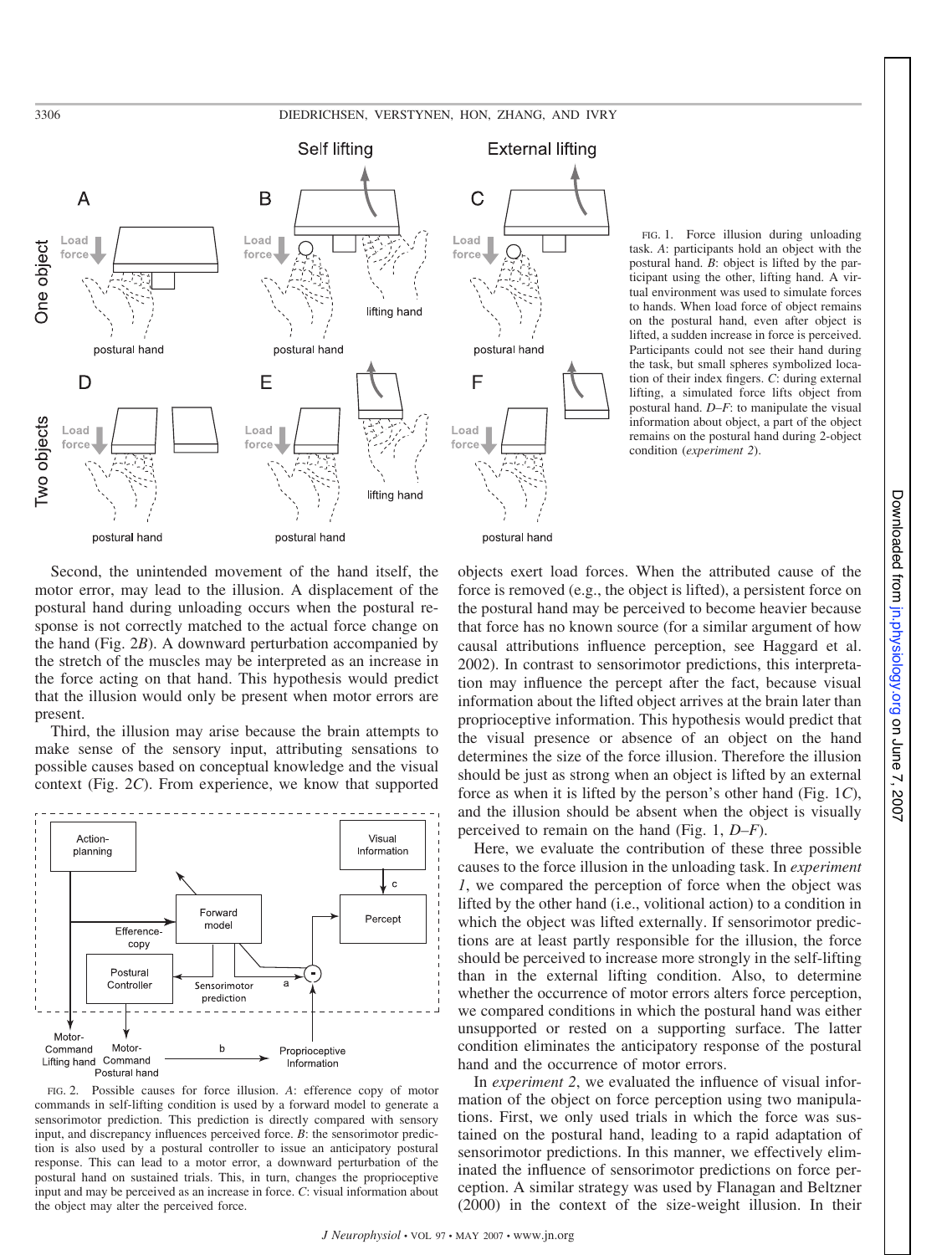experiment, participants repetitively lifted small and large objects of the same weight. Initially, small objects were lifted with less grip force than large objects. However, the sensorimotor prediction adapted quickly: after a few lifts, participants produced identical grip forces for small and large objects. Nonetheless, the size-weight illusion persisted, indicating that visual information about the object rather than sensorimotor predictions caused the illusion.

Second, we manipulated the visual information directly. In one condition, the whole object was lifted, creating the expectation that the load should disappear. In a second condition, the object consisted of two parts, one of which remained on the postural hand (Fig. 1, *D–F*), creating the expectation that the force should remain constant. To the degree to which the interpretation of visual information leads to an illusory percept, the force should be perceived to increase more in the oneobject than in the two-object condition, even in the absence of erroneous sensorimotor predictions.

#### **METHODS**

#### *Participants*

Ten participants were recruited for *experiment 1* (4 male; mean age  $= 22.8$  yr; 1 left handed) and 24 participants (15 male; mean age ! 19.2 yr; 3 left handed) were recruited for *experiment 2*. All participants were recruited from the University of California Berkeley community. Participants were naïve to the purpose of the study and either received course credit or monetary compensation for their participation. The experimental protocol was approved by the Institutional Review Board of UC Berkeley.

#### *Apparatus and stimuli*

A virtual three-dimensional (3D) environment was created in which participants could interact with objects. Participants viewed a virtual scene that was presented on a 22-in computer monitor and reflected through a mirror such that it appeared to be in the natural manual workspace directly in front of the participant's chest. Within the  $40 \times$  $26 \times 35$ -cm workspace (width, height, depth), a virtual object, consisting of a platform (20  $\times$  2  $\times$  10 cm) and stand (3.5  $\times$  7  $\times$  3.5 cm), was visible (Fig. 1, *A–C*). Although the participants could not see their hands, the position of each hand was indicated by a 1-cmdiameter sphere. By calibrating the visual display to robotic devices linked to each hand, the 3D location of the spheres reflected the vertical position of the index fingers. Index and middle finger of each hand were yoked together and linked to the end of a robotic arm (PHANToM 3.0 System, SensAble Technologies). The robotic system allowed us to simulate forces that would be experienced as the person interacted with a 400*g* object, creating the convincing impression of an interaction with a real object.

#### *Experiment 1 procedure*

Participants in *experiment 1* underwent two testing sessions, conducted on separate days. In one session, the postural hand was unsupported. Participants began each trial by holding their hands, palms facing upward, below the object. When cued, they lifted the object with the postural hand and held it at a visually specified height, 4–7 cm above the floor of the workspace (Fig. 1*A*). In self-lifting trials, a sound was played after 500 ms instructing participants to lift the object with their other hand (Fig. 1*B*). Participants were trained to lift the object with a smooth motion, bringing it to a height  $\geq$ 13 cm above the workspace floor, and to hold the object in this new position. In external lifting trials, the object was lifted by a computer-generated

force, while the lifting hand rested in the lap of the participant. The timing of this force was fixed and approximated the time-course of unloading in the self-lifting trials (Fig. 1*C*). For both self- and external lifting trials, the participant judged whether the force on the postural hand had increased or decreased during the lifting of the object. This judgment was made relative to external lifting trials that were presented as standards at the beginning of each block (see *Perceptual judgments*). The response was made as soon as the object had been moved to its final position. The instructions emphasized that the responses were to be only based on the change in the force acting on the postural hand. Participants were instructed not to judge the weight of the object or the force exerted on the lifting hand.

In the other session, the postural arm was supported by a wooden platform positioned 4–7 cm over the floor of the workspace. Participants were instructed to keep the arm relaxed for the entire trial, with the object passively resting on the supported postural hand at the start of each trial. All other aspects of the supported trials were the same as for the unsupported trials. The object was lifted, either by the participant's other hand or by the computer, and a judgment was made about the force acting on the postural hand after the object was lifted.

For a given trial, force feedback on the postural hand either simulated natural unloading or a sustained force. For unloading trials, the load force of the object reduced to zero, corresponding to the upward movement of the object. The force was calculated based on the contact of the hand with the object, using a stiff spring (580 N/m) as a model for the object surface. For sustained trials, the force presented to the unloading hand was a scaled version of the force that would have been experienced on an unloading trial. Therefore these trials showed the same time-course of force change as natural unloading trials, only the amount of force changed varied between  $-20\%$ and  $+20\%$ , with natural unloading trials showing a force change of  $-100\%$ . For example, if the lifting action would have reduced the load force on the postural hand at time *t* from 5 to 1 N on an unloading trial, the presented force on an sustained trial would be  $5 N - 0.2(5)$  $N - 1$  N) = 4.2 N for a -20% trial, 5 N + 0.2(5 N - 1 N) = 5.8 N for a  $+20\%$  trial, and 5 N for a 0% trial.

Because the sensorimotor prediction and the anticipatory response are quickly attenuated after sustained trials (Diedrichsen et al. 2005b), we included a majority of natural unloading trials to ensure that participants maintained a sensorimotor prediction. Each block was composed of 20 unloading trials and 10 sustained trials, randomly intermixed.

In each session, participants completed 20 blocks, alternating between self- and external lifting blocks. The postural hand switched after each pair of self- and external lifting blocks. No differences in judgments were observed between the two hands; thus we collapsed the data across hands in the analyses. The sequence of trials for the unsupported and supported sessions was identical. The first four blocks were practice blocks to allow the participants to become familiar with the VR environment and unloading task. No force judgments were made during these blocks. One half of the participants started with the unsupported session and the other half with the supported session.

#### *Experiment 2 procedure*

One half of the participants were assigned to the one-object condition and the other half to the two-object condition. In the one-object condition, the visual display and trial procedure were identical to the unsupported condition of *experiment 1*. In the two-object condition, the display contained two objects, each consisting of a platform 7.5 cm in width. The two objects, one on the left and one on the right side, were separated by a gap of 5 cm.

In the two-object condition, the object on the opposite side of the postural hand was elevated 5 cm above the virtual floor at the beginning of the trial. The participant lifted the other object with the postural hand to the same height (Fig. 1*D*). During both external and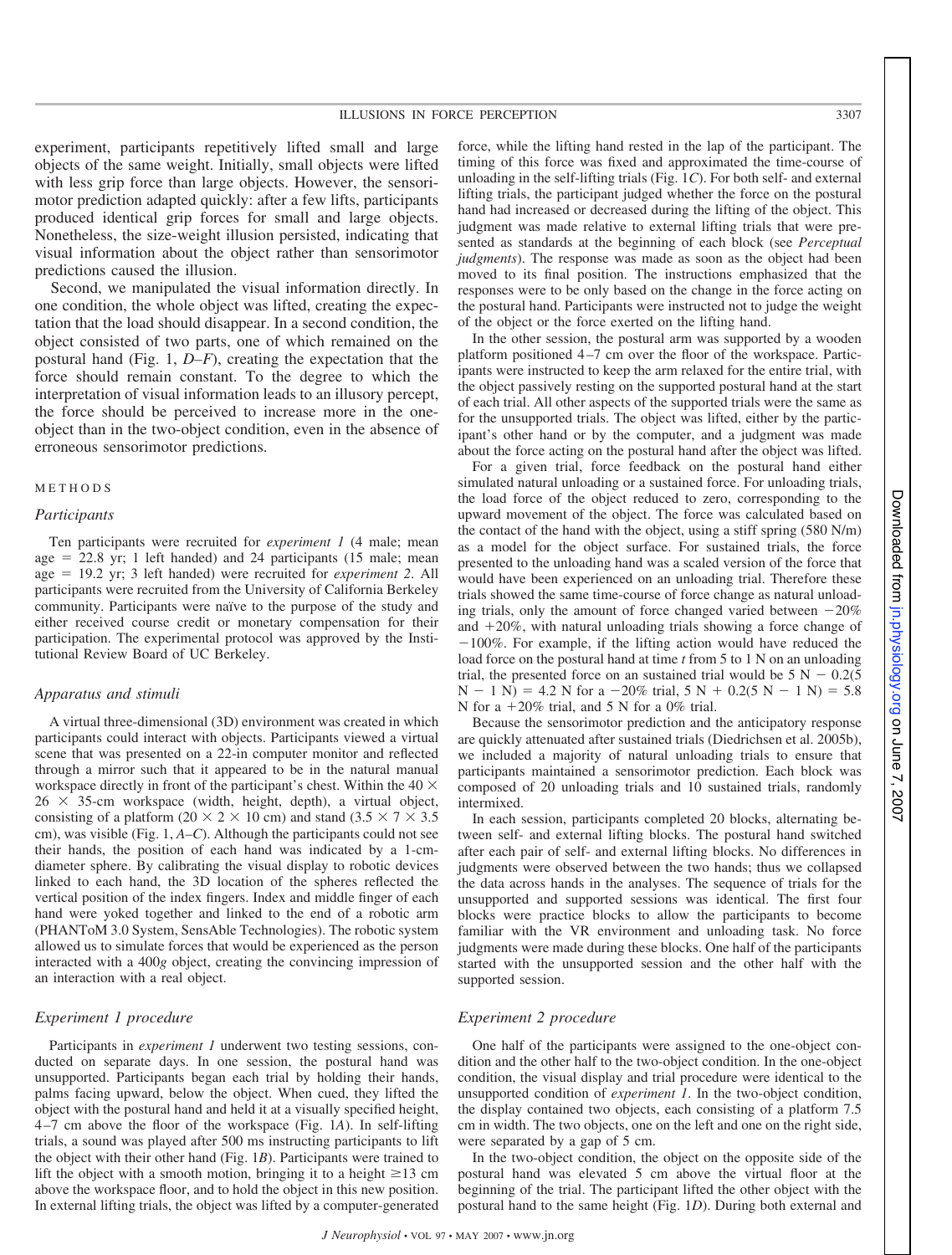self-lifting trials, the supported object remained on the postural hand, whereas the other one was lifted (Fig. 1, *E* and *F*). Thus the participant saw that the object remained on the postural hand while experiencing the same forces (including the force change) as in the one-object condition.

Participants completed 16 blocks of 21 trials each, all involving sustained load force. No unloading trials were presented in this experiment. As in *experiment 1*, participants judged whether the force on the postural hand increased or decreased relative to that perceived before the object was lifted. The weight of each object was set to 350 g, and the simulated force changes ranged from  $-30\%$  to  $+30\%$ in steps of 10%. The first four blocks were practice blocks and did not involve force judgments.

#### *Perceptual judgments*

Participants responded verbally whether they perceived the sustained force on the postural hand as "heavier" or "lighter" relative to the load force generated by the object before lifting. They were also allowed to report that they perceived no sustained force, the correct response on normal unloading trials. The participants' verbal force judgments were entered into the computer by the experimenter. For the sustained trials, these responses were modeled separately for each participant and condition using a logistic regression model

$$
\log \left[ \frac{p(\text{increased})}{1 - p(\text{increased})} \right] = \theta_0 + \theta_1 x_1
$$

where  $p$ (increased) is the probability for each trial that the participant judges the force to have increased,  $x_1$  is the actual force change, and  $\theta_i$  is the regression coefficient. The point of subjective equality (PSE)

can be calculated as  $PSE = \frac{1}{\theta_1}$ . To study the influence of the sensorimotor prediction onto force perception on a trial-by-trial basis, we re-estimated the model after adding the additional regression term  $\theta_2 z_n$ , where  $z_n$  represents the size of the sensorimotor prediction on that trial (see RESULTS for details).

For the mixture of natural unloading trials and sustained trials in *experiment 1*, pilot data showed that participants were inclined to

judge any sustained force as an increase over that experienced before unloading. This bias presumably arose because of the significant across-trial contrast between unloading and sustained trials. To overcome this bias, we presented two reference trials, labeling one "a decrease " and the other "an increase " at the start of each block of trials, using external lifting conditions with a force change of  $-20\%$ or  $+20\%$ , respectively. We indicated to participants that they should judge the force change with these standards in mind. Therefore the perceptual judgments were made relative to the external lifting condition. Thus only the difference between psychometric curves, but not their absolute values, could be interpreted in *experiment 1*.

In *experiment 2,* only sustained trials were presented, making reference trials at the start of each block unnecessary. This also meant that both the difference in the psychometric functions and the absolute values of these functions (PSE) were interpretable.

#### *Kinematic data*

To assess the size of the anticipatory response of the postural hand, we recorded the position of the postural hand and the forces produced by the robotic device at 200 Hz. Acceleration was computed by double numerical differentiation of position data and smoothed with a 12-ms FWHM (full width at half maximum) Gaussian kernel.

#### R E S U L T S

#### *Experiment 1*

Experiment 1 was designed to dissociate the influence of sensorimotor predictions and motor errors on force judgment. Participants either lifted the object using the hand that was not supporting the object (self lifting) or the object was removed at an unpredictable time by the computer (external lifting). Sensorimotor predictions should only be present during self-lifting. To manipulate motor errors, we compared the unsupported and supported condition. The visual information concerning the object during both conditions was essentially identical.

ANTICIPATORY POSTURAL RESPONSE. Figure 3 shows the average load force and velocity for the postural hand in the self-



FIG. 3. Behavior of postural hand during self- and external lifting. *A*: time-course of force acting on postural hand, averaged over all participants. Data are combined across trials in which the left or right hand was used to support object. Negative numbers indicate downward forces. Force either disappeared completely  $(-100\%$ , natural unloading; dashed line) or changed by an amount between  $-20\%$  and  $+20\%$ . All traces are aligned to beginning of unloading (0 ms) time-point when force begins to be applied to the object by the lifting hand or external force. *B*: velocity (positive number indicates upward movement) of postural hand. Reduced upward movement in unsupported self-lifting condition indicates anticipatory response.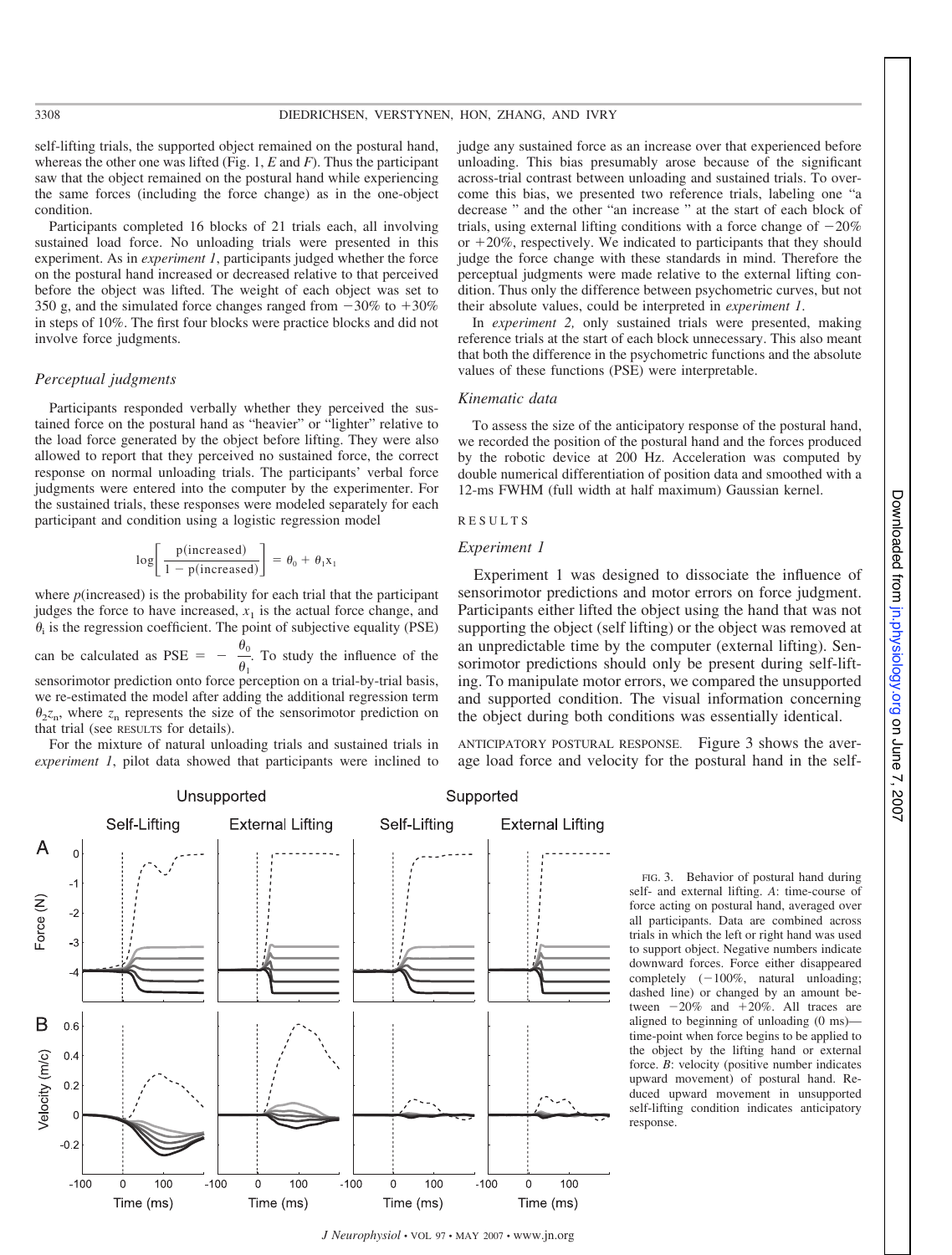and external lifting conditions for the unsupported and supported session. The load force was removed very rapidly during self-lifting (median, 44 ms) and during external lifting (35 ms). The difference between the self- and external lifting conditions was reliable  $[t(9) = 4.486, P = 0.002]$ . There were no significant differences between the supported and unsupported trials in the speed of unloading.

The velocity traces (Fig. 3*B*) of the postural hand indicate an anticipatory postural response in the unsupported condition. During trials in which the weight was completely removed, the hand showed an upward perturbation during external lifting. This perturbation was substantially reduced during self-lifting. Here, the postural hand showed an anticipatory downward movement, beginning  $\sim 50$  ms before the start of lifting, indicative of an anticipatory reduction of the upward force (Diedrichsen et al. 2005b).

The results of the sustained trials provide further evidence for an anticipatory response: during external lifting, the postural hand moved upward when the load force decreased and downward when the load force increased (Fig. 3*B*). During self-lifting, all sustained trials showed a downward perturbation, with the magnitude related to the size of the force change.

On supported trials, the postural hand did not move. The residual velocity on unloading trials is an artifact caused by the fact that the link between the hand and robotic device was not perfectly stiff. Therefore when the load force on the hand reduced, the robot arm moved slightly upward, stretching the link between robot arm and human hand. However, most importantly, the velocity of the robot arm did not differ between the self- and external lifting conditions, indicating the absence of an anticipatory postural response.

To obtain a measurement of the size of the anticipatory response, we plotted the average acceleration of the postural hand against the force imposed on that hand (Fig. 4*A*). This calculation was averaged over the time interval from  $-25$  ms before until 50 ms after the start of lifting to exclude feedbackbased adjustments. During external lifting, the hand behaved like a passive object; the acceleration was linearly related to the force acting on the hand in that period. The slope of this line provides an estimate of the effective inertia of the hand (Fig. 2*B,* dashed line; see also Diedrichsen et al. 2005b). During self-lifting, acceleration was systematically more negative than for the same level of force during external lifting. Thus the upward force produced by the postural hand must have been reduced during self-lifting, a manifestation of an anticipatory response. The size of this reduction can be estimated by taking

the horizontal distance from the self-lifting force to the external lifting regression line, i.e., the force that resulted in the same acceleration during external lifting. This distance provides a measure of the anticipatory response for individual trials.

The size of the anticipatory response varied from trial to trial. This is because the sensorimotor system rapidly adapted to errors in the prediction on the previous trial (Diedrichsen et al. 2005b). Figure 4*B* shows the average size of the anticipatory response plotted as a function of whether it preceded or followed a sustained trial. After a sustained trial, the anticipatory response was significantly reduced and returned to baseline only after a number of natural unloading trials.

This fast adaptation can be modeled using a state-space model of sensory motor learning (Donchin et al. 2003). This allows us to estimate the sensorimotor prediction on each trial given the history of actual force changes, a result that will be useful in our analysis on the influence of sensorimotor predictions on perceptual judgments. In this model, the size of the anticipatory response on each trial  $n$ ,  $y_n$ , depends on the sensorimotor prediction, i.e., the predicted change in force, on that trial,  $z_n$ . Over the course of the experiment, the participant experienced a series of actual force changes,  $u_1$ . .  $u_N$ . We reasoned that the participant would predict on average the average force change, i.e.,  $\overline{z} = \overline{u}$ . We further assumed that when an individual predicted no force change, i.e.,  $z = 0$ , they would not show any anticipatory response, from which follows

$$
y_n - \bar{y} = \frac{\bar{y}}{\bar{u}} (z_n - \bar{u})
$$

We proposed that the sensorimotor prediction on the next trial  $(z_{n+1})$  is a combination of the last sensorimotor prediction and the prediction error on the last trial  $(u_n - z_n)$ 

$$
z_{n+1}-\bar{u}=A(z_n-\bar{u})+B(u_n-z_n)
$$

The parameter *B* expresses how fast the prediction adapts to new sensory experiences; the parameter *A* determines how fast the prediction drifts back to the average prediction if no errors are present. We estimated the model parameters *A* and *B* by minimizing the sums-of-squares between predicted and actual anticipatory response. The average *A* was  $0.958 \pm 0.056$  (SE) and the average *B* was  $0.379 \pm 0.037$ , which was highly significantly different from zero  $[t(9) = 9.744, P \le 0.001]$ . Thus the participants showed significant trial-by-trial adaptation of the anticipatory response.

> FIG. 4. Anticipatory postural adjustments in *experiment 1*. *A*: acceleration of postural hand plotted as a function of force acting on postural hand for a representative participant. Large right cluster shows results for natural unloading, whereas the 5 smaller clusters show results for 5 levels of force change during sustained trials. Difference in force between self- and external lifting trials giving rise to the same acceleration (horizontal line) can be taken as a measure of size of anticipatory response. *B*: average size of anticipatory response as a function of whether trial occurred before or after sustained trial. Unless otherwise stated, error bars represent SE across participants.



*J Neurophysiol* • VOL 97 • MAY 2007 • www.jn.org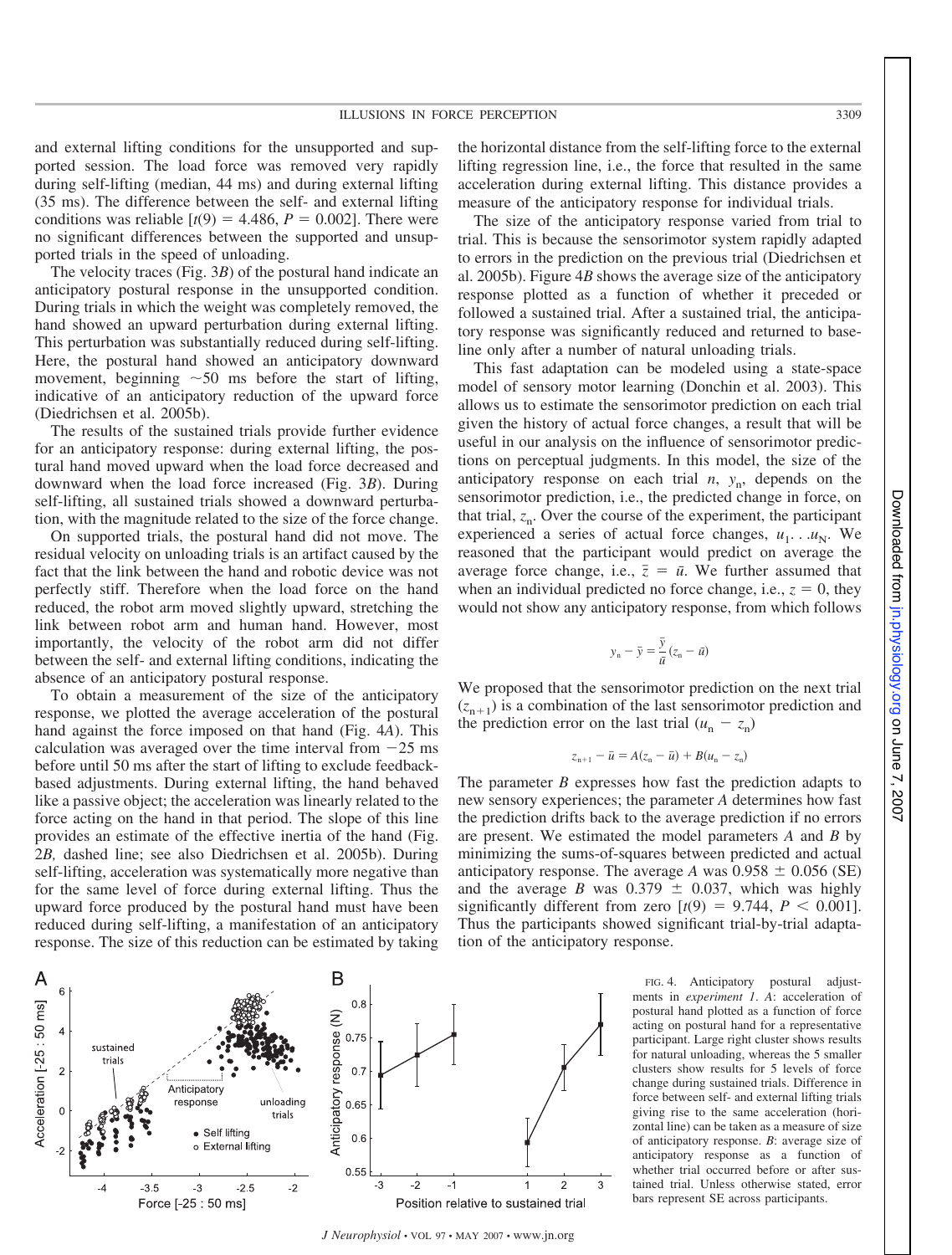PERCEPTUAL JUDGMENTS. Participants correctly judged that there was no sustained force on unloading trials and rarely responded "no force" on sustained trials (0.54%). Psychometric functions were constructed for the remaining sustained trials, indicating the proportion of trials in which participants reported a force increase for each level of force change (Fig. 5*A*). Participants were more likely to report force increases on self-lifting trials compared with external lifting trials. For the unsupported trials, the average point of subjective equality (PSE; Fig. 5*B*) was  $17.6 \pm 4.4\%$  lower for self-lifting and than for external lifting. Thus when a sensorimotor prediction is present, a 17% reduction in the sustained force applied to the postural hand was needed for the participants to judge that the force did not change from that perceived before unloading.

Interestingly, this illusion was not influenced by the anticipatory response itself or by motor errors. For the supported trials, the illusion was unchanged in size, with a difference in PSE of  $-23.5 \pm 6.4\%$  between self-lifting and external lifting. In a  $2 \times 2$  ANOVA of the PSEs, the effect of self-versus external lifting was highly significant  $[F(1,9) = 20.27, P \leq$ 0.001], whereas the effect of support  $[F(1,9) = 2.59, P =$ 0.142] and the interaction  $[F(1,9) = 0.95, P = 0.355]$  were not significant.

Although the participants seemed to judge the force correctly in the external lifting trials, it is important to remember that the judgments were made relative to external trials as standards, thereby forcing the PSE in the external condition to zero. We will show in *experiment 2*, in which the absolute PSE could be interpreted, that the external lifting trials were also somewhat biased.

We asked whether the trial-by-trial variations in the sensorimotor prediction influenced the perceptual judgments. In Fig. 5*C*, we split the judgments in the unsupported self-lifting condition by the fitted sensorimotor prediction  $(z_n)$ . As can be

seen, the illusion became larger when the expected change was closer to the natural change of  $-100\%$ .

In the supported and external lifting conditions, there was no anticipatory response, and we therefore could not fit the model to infer the sensorimotor prediction. However, we reasoned that, if the sensorimotor prediction was adapted in these conditions, this should occur in a similar way as in the unsupported self-lifting condition. We therefore used the parameters *A* and *B* from the unsupported self-lifting condition to infer the sensorimotor prediction on each trial,  $z_1, \ldots, z_N$ , in the other three conditions. The sensorimotor prediction was then entered for each of the four conditions as a continuous variable in a logistic regression (see METHODS) to model the force judgments. The estimated regression coefficients indicate how much the sensorimotor prediction influenced the perceptual judgment in each condition (Fig. 5*D*). The strongest influence was measured in the self-lifting, unsupported condition, with the mean of the regression weights being significantly smaller than zero  $[t(9) = -2.69, P = 0.025]$ . For the self-lifting, supported condition, the influence was slightly weaker, but still significant  $[t(9) = -2.49, P = 0.034]$ . A direct comparison of the two self-lifting conditions indicated no significant difference  $[t(9) = 1.37, P = 0.203]$ . For the two external conditions, the estimated sensorimotor prediction did not influence the perceptual judgments in either the unsupported  $[t(9) = -1.64, P =$ 0.139] or supported  $[t(9) = 0.36, P = 0.73]$  conditions. Thus in the self-lifting condition, the sensorimotor prediction seems to adapt on a trial-by-trial basis even in the absence of motor errors, and this rapid adaptation significantly influences the perception of force.

To summarize, the results of *experiment 1* show that the perception of force is closely linked to a sensorimotor prediction of the change in force. After self-lifting, the force remaining on the postural hand is perceived to be greater than that

perceptual judgment.

FIG. 5. Force judgments in *experiment 1*. *A:* proportion of heavier judgments is greater during self-lifting than during external lifting trials, with no difference between supported and unsupported trials. *B*: boxplot of point of subject equality (PSE)—force change necessary to be perceived as no change in force. Note that judgments were made relative to force change in external lifting trials. Horizontal lines indicate median, boxes indicate range of middle 50%, and whiskers indicate full range of PSEs of individual participants. *C:* judgment in unsupported self-lifting condition was influenced by history of force changes. As predicted force change approached force change that would occur under natural conditions  $(-100\%)$ , size of illusion increased. *D*: size of regression coefficient for predicted force change. More negative values indicate a stronger influence of predicted force change on



*J Neurophysiol* • VOL 97 • MAY 2007 • www.jn.org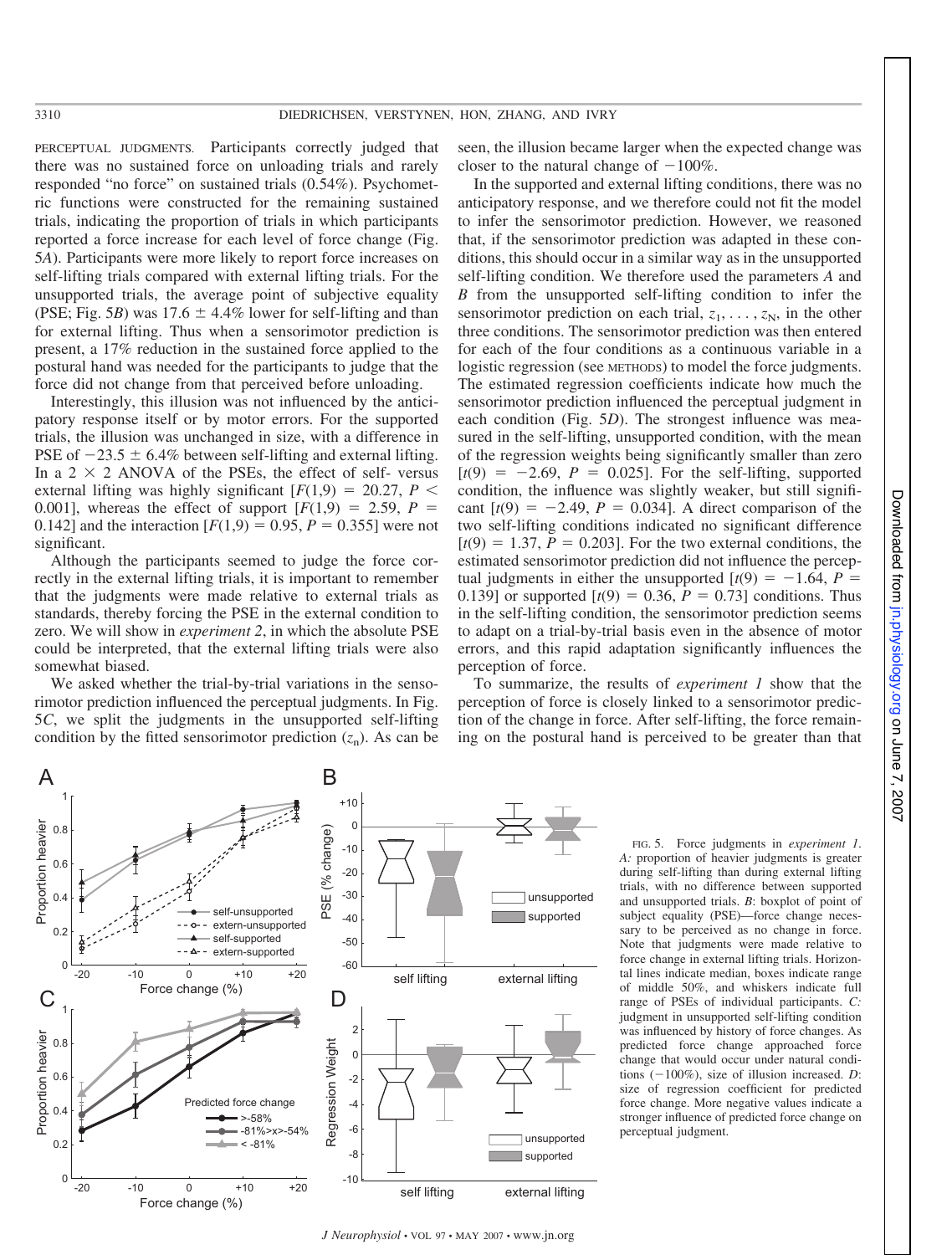experienced after external lifting. Moreover, the persistent force is influenced by the trial-by-trial variation of the sensorimotor prediction. However, the actual occurrence of motor errors does not contribute to the illusion. We did not observe any differences in the magnitude of the illusion between the supported and unsupported trials.

There exist some other differences between the self- and external lifting conditions that could account for the differences in perception of force. First, the difference in perceptual judgments might be related to unloading speed given that the time of unloading was slightly delayed during self-lifting compared with external lifting. We conducted a secondary analysis restricted to the fastest half of the self-unloading trials. Here, unloading time was similar to that observed in the external lifting condition. With this partial data set, the difference in perceptual judgments between self- and external lifting conditions remained.

Second, the timing of the force change was predictable during self-lifting but not during external lifting. Third, in the self-lifting condition, participants felt a force with the lifting hand as they picked up the object; no forces were applied to the nonpostural hand in the external lifting condition. Although participants were explicitly instructed to make their judgments solely by considering the force on the postural hand, the presence of the other force may have biased their responses. In *experiment 2*, we address these latter two concerns and assess the influence of visual object information on the illusion.

#### *Experiment 2*

Studies of other illusions of perceived force such as the size-weight illusion (Flanagan and Beltzner 2000) have shown that visual object information can play a significant role in the final perception, independent of sensori-motor predictions. In *experiment 1*, participants saw an object leaving the postural hand in both the self- and external lifting condition. The visual information (e.g., not being able to attribute the force to an object) should therefore have influenced force judgments equally in both conditions. Because the judgments in *experiment 1* were made relative to the reference of external-lifting trials, this influence would not have been evident in *experiment 1*.

We therefore tested directly whether visual information about the object can influence the perception of force in *experiment 2*. Here we only tested sustained trials. This should quickly attenuate the sensorimotor prediction (and consequently the anticipatory response). We also manipulated the visual information directly by comparing two visual scenarios. The one-object condition was identical to *experiment 1*; an object, either self- or externally lifted, was seen to leave the hand (Fig. 1, *A–C*). In the two-object condition, one object remained on the postural hand and a second object was raised upward during lifting (Fig. 1, *D–F*).

ANTICIPATORY POSTURAL RESPONSE. The kinematic results for the postural hand were similar in the one- and two-object conditions; thus only the combined results are shown. The initial force change was slightly slower in the external than in the self-lifting condition (Fig. 6*A*). Because we excluded natural unloading trials, the anticipatory response during selflifting was quickly extinguished, resulting in similar velocity



FIG. 6. *A*: average force, across participants and hands, on the postural hand in *experiment* 2. Unloading is faster in the self-lifting condition. *B*: average velocity profiles of postural hand are symmetric in both self- and external lifting conditions, indicating absence of an anticipatory response. Data are combined for 1- and 2-object conditions because results were similar.

profiles for self- and external lifting trials (Fig. 6*B*). In particular, the direction of the hand velocity reverses as a function of whether the sustained force was increased or decreased during self-lifting, as well as during external lifting. Thus no anticipatory response was present in the self-lifting trials.

PERCEPTUAL JUDGMENTS. In the one-object condition, the psychometric functions for the force judgments overlapped for self- and external lifting (Fig. 7*A*), resulting in nearly identical PSEs  $[t(11) = -0.014, P = 0.98]$ . This finding provides additional support for the hypothesis that the difference between self- and external lifting trials in *experiment 1* was caused by sensorimotor predictions. Other differences between the conditions, such as the predictability of the time of the force change or the force on the lifting hand, were the same in this experiment as in *experiment 1*. By eliminating the sensorimotor prediction through the use of sustained trials only, the difference between the self- and external lifting conditions was abolished.

We found, however, a significant difference in the PSE (Fig. 7*B*) between the one-object and the two-object condition  $[F(1,22) = 24.93, P \le 0.001]$ . The mean PSE for the oneobject condition, both for self- and external lifting, was  $-10\%$ , significantly different from zero  $[t(11) = -7.58, P < 0.001]$ . Although the mean PSE for the external lifting condition in *experiment 1* was close to zero, it should be kept in mind that the judgments in *experiment 1* were made relative to external lifting trials as a standard, therefore clamping the external condition artificially to zero. In *experiment 2*, the absolute PSE can be interpreted, showing that visual information regarding the object alone can lead to a 10% shift in force judgment.

For the two-object condition, the PSE was  $-1.5\%$ , a value that was not significantly different from zero  $[t(11) = -1.45$ ,  $P = 0.174$ . Therefore participants perceived an increase in force only when the virtual environment created a violation of a expectation; otherwise their judgment was unbiased. The size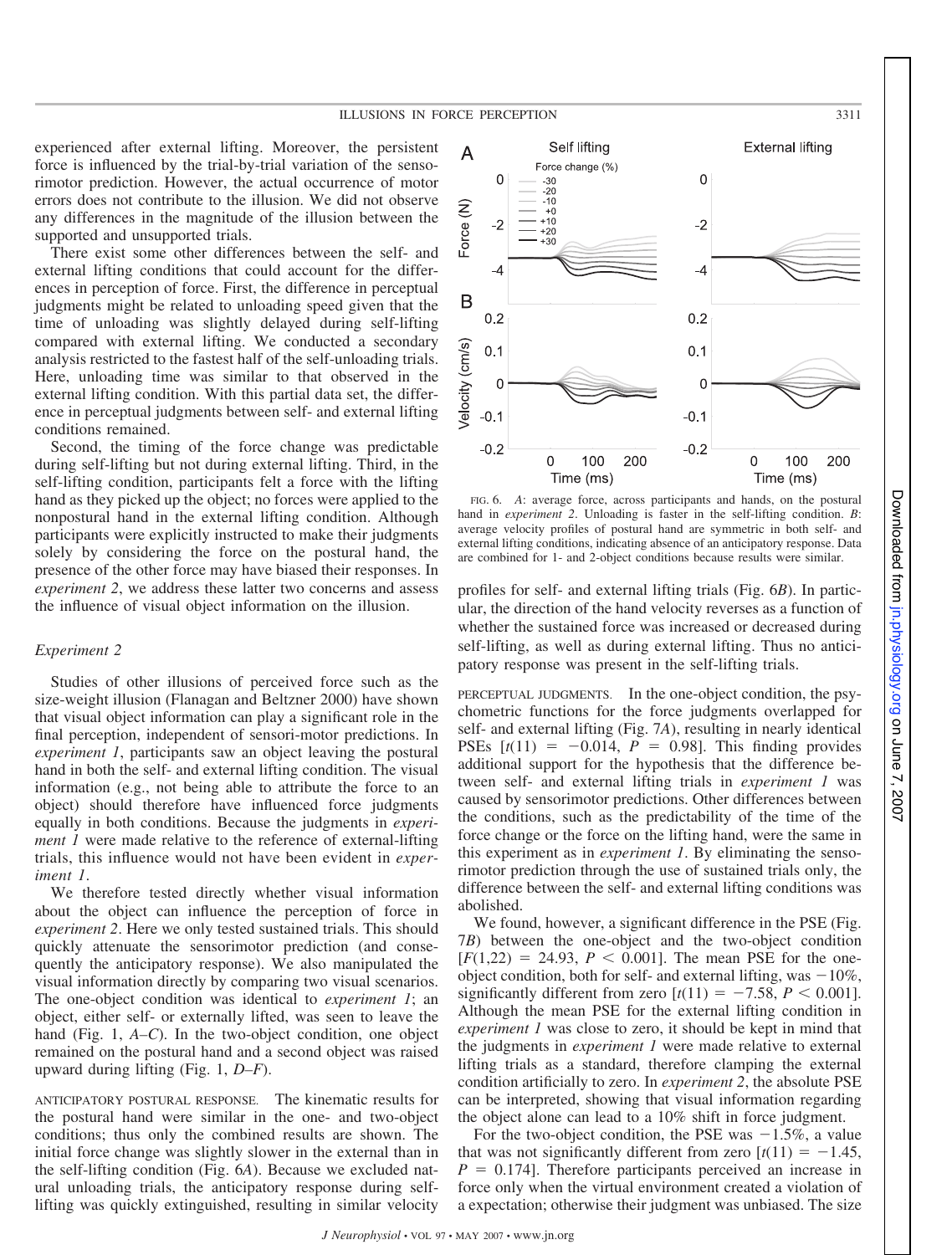

FIG. 7. *A*: proportion of increased force responses as a function of actual force change in *experiment 2*. *B*: point of subjective equality in the self-and external lifting conditions. Results indicate illusion in 1-object, but not 2-object, condition.

of this illusion induced by visual information was one half the size of the difference between self- and external lifting trials in *experiment 1*, which was induced by a violation of a sensorimotor prediction.

#### D I S C U S S I O N

We report a novel force illusion, in which a constant force acting on a hand is perceived to increase when the apparent reason for that force is removed. This illusion arises because of a violation of an internal prediction. When an object is removed from a supporting hand, we expect that the load force generated by the object will be eliminated. The virtual reality environment allowed us to (serendipitously) observe this illusion by creating a somatosensory experience at odds with this expectation. The load force remained constant on the postural hand and participants perceived an increase in this force.

We sought to evaluate the role of three mechanisms that might underlie this illusion. In *experiment 1,* we found that the perception of the force depended on whether the load was lifted by a volitional action generated by the participant or by an external agent. The magnitude of this effect was substantial, with the illusion increased by  $\sim 20\%$  during self-lifting. This result is congruent with previous work comparing self- and externally produced sensory stimuli (Bays et al. 2005; Blakemore et al. 1999; Shergill et al. 2003; Weiskrantz et al. 1971), and this difference is assumed to reflect the operation of sensorimotor predictions. A copy of the outgoing motor command, the efference copy (Von Holst 1954), is used to generate a sensorimotor prediction through a forward model of the motor system (Miall and Wolpert 1996; Wolpert et al. 1995). Thus sensorimotor predictions are closely linked to self-generated actions.

A novel finding in this study is that both the postural response and the force percept adapted on a trial-by-trial basis in a parallel manner. Similar to previous findings (Diedrichsen et al. 2005b), we found that anticipatory postural responses were significantly attenuated after a sustained trial. A similar adaptation was also found in the perceptual judgments. Interestingly, this adaptation occurred even when the postural hand was supported, eliminating any overt anticipatory postural response. Although our study provides no conclusive evidence, the finding of parallel trial-by-trial adaptation in action and perception is certainly in agreement with the hypothesis that both are caused by the adaptation of one common forward model (see Fig. 2) that is used to predict the sensory result of self-generated actions.

In contrast, we found very little evidence that the occurrence of motor errors, the downward perturbation of the postural hand, had any effect on the perception of the sustained force. This motor error dramatically alters the proprioceptive feedback from the arm; however, when we prevented these motor errors by having the arm rest on a rigid surface, the size of the illusion was unchanged. Although other studies have shown that illusions of force can arise under similar supported conditions (i.e., when motor errors are likely minimized, see Bays et al. 2005, 2006; Shergill et al. 2003), our experiment allowed us to assess the influence of motor errors directly. Surprisingly, we found that there was no influence. From this, we conclude that the perceptual illusion arises solely from the internal comparison of predicted and sensed sensory information rather than the perception of the hand's perturbation. This result also provides indirect evidence that, if the hand is perturbed downward, the nervous system correctly ascribes the perturbation to the changed postural motor command rather than to a further increase in load force. Thus the brain accurately accounts for the consequences of its own motor actions.

A central question in studies of motor learning concerns the types of error signals that are used to develop and modify sensorimotor predictions (Diedrichsen et al. 2005a). The error signal for this adaptation process could be sensory prediction errors, the difference between predicted and perceived sensory outcome, or motor errors, differences between the desired and actual movement of the limb (i.e., performance vs. prediction error, Jordan and Rumelhart 1992). This study provides evidence that prediction errors are sufficient for modifying sensorimotor predictions. The perceived force depended on the history of force changes in both the unsupported and supported conditions.

We found that contextual visual information about the external objects provided a second, independent mechanism that influenced the force illusion in this task. Participants perceived the sustained force to be  $\sim 10\%$  larger when they saw the object being removed from the hand in the one-object condition compared with when one object remained on the hand in the two-object condition. Because of the delay in the visual system, the visual information about the displacement of the object from the hand in the external condition is only available after the force change on the postural hand is perceived. Nonetheless, the magnitude of the illusion was similar in the external and self-lifting conditions, even though the participant could generate a prediction of the forthcoming (visual) displacement in the latter condition. This suggests that, in contrast